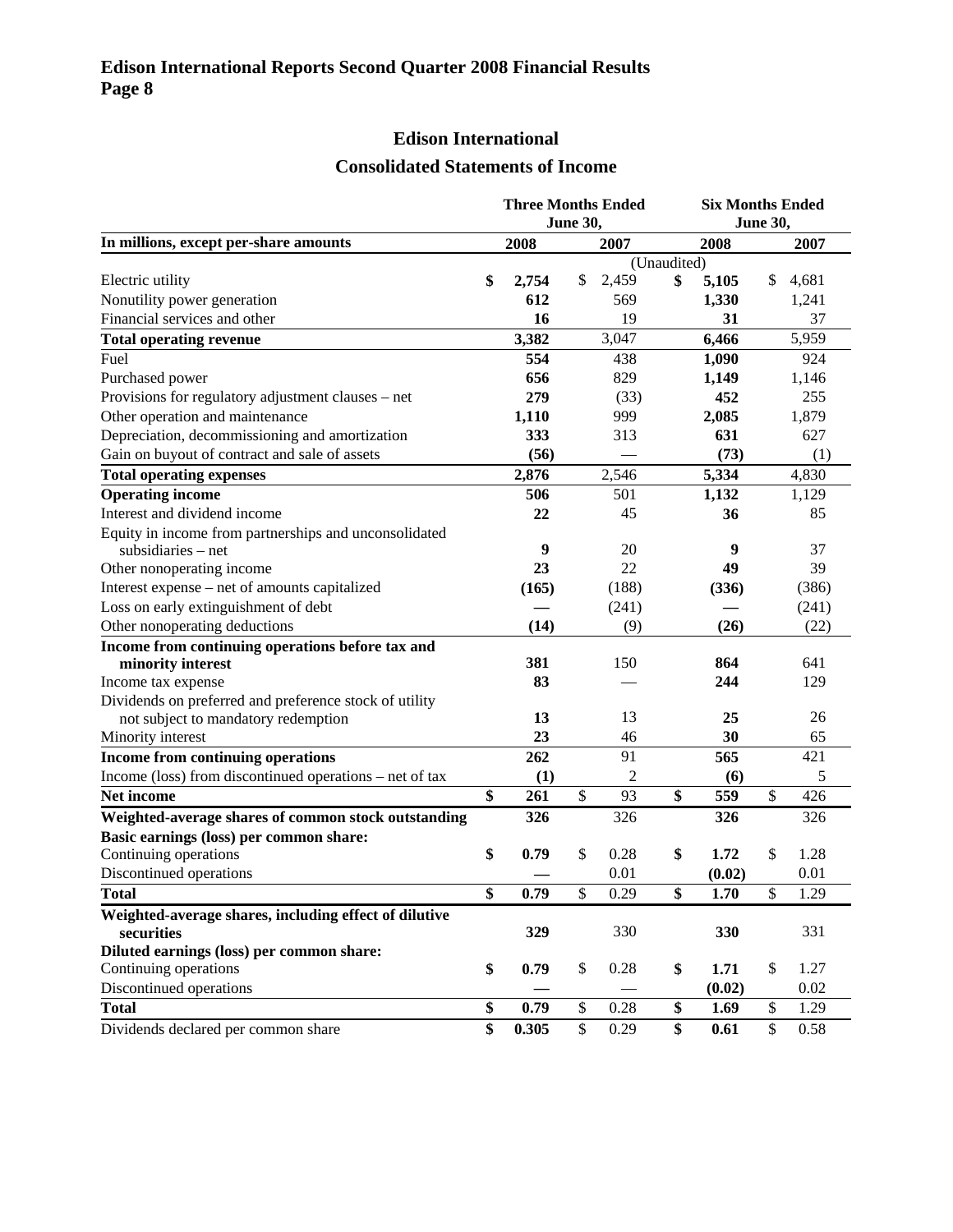## **Edison International**

#### **Consolidated Balance Sheets**

| In millions                                                                           | <b>June 30,</b><br>2008 | December 31,<br>2007 |
|---------------------------------------------------------------------------------------|-------------------------|----------------------|
|                                                                                       | (Unaudited)             |                      |
| <b>ASSETS</b>                                                                         |                         |                      |
| Cash and equivalents                                                                  | \$<br>1,070             | \$<br>1,441          |
| Short-term investments                                                                | 13                      | 81                   |
| Receivables, less allowance of \$32 and \$34 for uncollectible accounts at respective |                         |                      |
| dates                                                                                 | 1,176                   | 1,033                |
| Accrued unbilled revenue                                                              | 528                     | 370                  |
| Fuel inventory                                                                        | 154                     | 116                  |
| Materials and supplies                                                                | 335                     | 316                  |
| Derivative assets                                                                     | 428                     | 109                  |
| Restricted cash                                                                       | 3                       | 3                    |
| Margin and collateral deposits                                                        | 185                     | 121                  |
| Regulatory assets                                                                     | 203                     | 197                  |
| Accumulated deferred income taxes - net                                               | 262                     | 167                  |
| Other current assets                                                                  | 324                     | 290                  |
| <b>Total current assets</b>                                                           | 4,681                   | 4,244                |
| Nonutility property – less accumulated provision for depreciation of \$1,882 and      |                         |                      |
| \$1,765 at respective dates                                                           | 5,115                   | 4,906                |
| Nuclear decommissioning trusts                                                        | 3,152                   | 3,378                |
| Investments in partnerships and unconsolidated subsidiaries                           | 239                     | 272                  |
| Investments in leveraged leases                                                       | 2,454                   | 2,473                |
| Other investments                                                                     | 109                     | 96                   |
| <b>Total investments and other assets</b>                                             | 11,069                  | 11,125               |
| Utility plant, at original cost:                                                      |                         |                      |
| Transmission and distribution                                                         | 19,279                  | 18,940               |
| Generation                                                                            | 1,818                   | 1,767                |
| Accumulated provision for depreciation                                                | (5,344)                 | (5,174)              |
| Construction work in progress                                                         | 2,048                   | 1,693                |
| Nuclear fuel, at amortized cost                                                       | 251                     | 177                  |
| <b>Total utility plant</b>                                                            | 18,052                  | 17,403               |
| Derivative assets                                                                     | 295                     | 122                  |
| Restricted cash                                                                       | 47                      | 48                   |
| Rent payments in excess of levelized rent expense under                               |                         |                      |
| plant operating leases                                                                | 829                     | 716                  |
| Regulatory assets                                                                     | 2,723                   | 2,721                |
| Other long-term assets                                                                | 1,309                   | 1,144                |
| <b>Total long-term assets</b>                                                         | 5,203                   | 4,751                |

| <b>Total assets</b><br>. | 39,005<br>m<br>$\sqrt{2}$<br>. . - | 27.52<br>$\cdots$<br>- - |
|--------------------------|------------------------------------|--------------------------|
|                          |                                    |                          |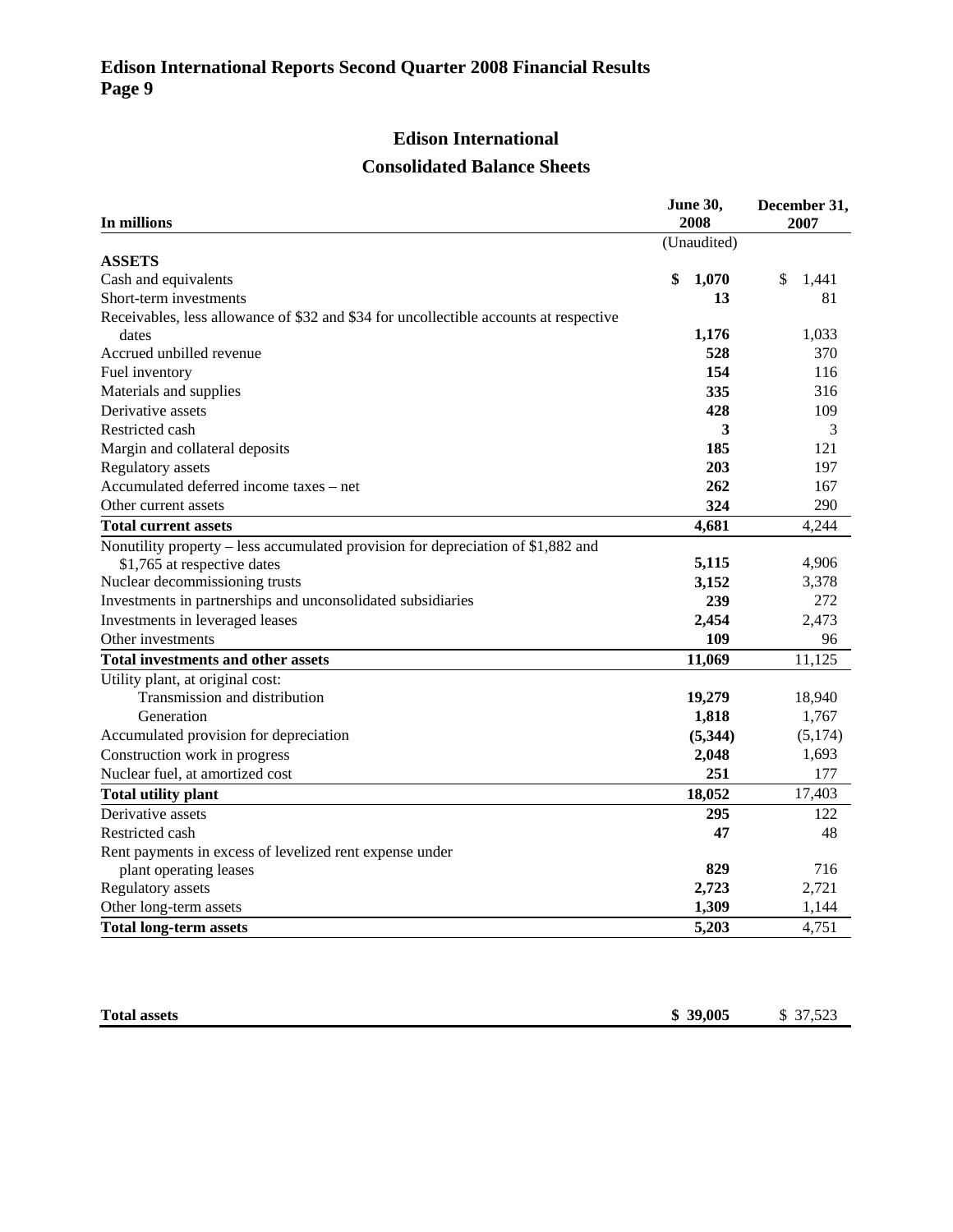# **Edison International**

#### **Consolidated Balance Sheets**

| In millions, except share amounts                                        | <b>June 30,</b><br>2008 | December 31,<br>2007 |
|--------------------------------------------------------------------------|-------------------------|----------------------|
|                                                                          | (Unaudited)             |                      |
| <b>LIABILITIES AND SHAREHOLDERS' EQUITY</b>                              |                         |                      |
| Short-term debt                                                          | \$<br>800               | \$<br>500            |
| Long-term debt due within one year                                       | 177                     | 18                   |
| Accounts payable                                                         | 1,066                   | 979                  |
| Accrued taxes                                                            | 116                     | 49                   |
| Accrued interest                                                         | 192                     | 160                  |
| Counterparty collateral                                                  | 24                      | 42                   |
| Customer deposits                                                        | 224                     | 219                  |
| <b>Book</b> overdrafts                                                   | 324                     | 212                  |
| Derivative liabilities                                                   | 319                     | 125                  |
| Regulatory liabilities                                                   | 1,223                   | 1,019                |
| Other current liabilities                                                | 809                     | 933                  |
| <b>Total current liabilities</b>                                         | 5,274                   | 4,256                |
| Long-term debt                                                           | 9,292                   | 9,016                |
| Accumulated deferred income taxes - net                                  | 5,147                   | 5,196                |
| Accumulated deferred investment tax credits                              | 110                     | 114                  |
| Customer advances                                                        | 145                     | 155                  |
| Derivative liabilities                                                   | 243                     | 101                  |
| Power-purchase contracts                                                 | 22                      | 22                   |
| Accumulated provision for pensions and benefits                          | 1,165                   | 1,089                |
| Asset retirement obligations                                             | 2,962                   | 2,892                |
| Regulatory liabilities                                                   | 3,356                   | 3,433                |
| Other deferred credits and other long-term liabilities                   | 1,601                   | 1,595                |
| <b>Total deferred credits and other liabilities</b>                      | 14,751                  | 14,597               |
| <b>Total liabilities</b>                                                 | 29,317                  | 27,869               |
| Commitments and contingencies                                            |                         |                      |
| <b>Minority interest</b>                                                 | 314                     | 295                  |
| Preferred and preference stock of utility not subject to mandatory       |                         |                      |
| redemption                                                               | 907                     | 915                  |
| Common stock, no par value (325,811,206 shares outstanding at each date) | 2,253                   | 2,225                |
| Accumulated other comprehensive loss                                     | (415)                   | (92)                 |
| Retained earnings                                                        | 6,629                   | 6,311                |
| Total common shareholders' equity                                        | 8,467                   | 8,444                |

| \$39,005<br>Total liabilities and shareholders' equity | \$ 37,523 |
|--------------------------------------------------------|-----------|
|--------------------------------------------------------|-----------|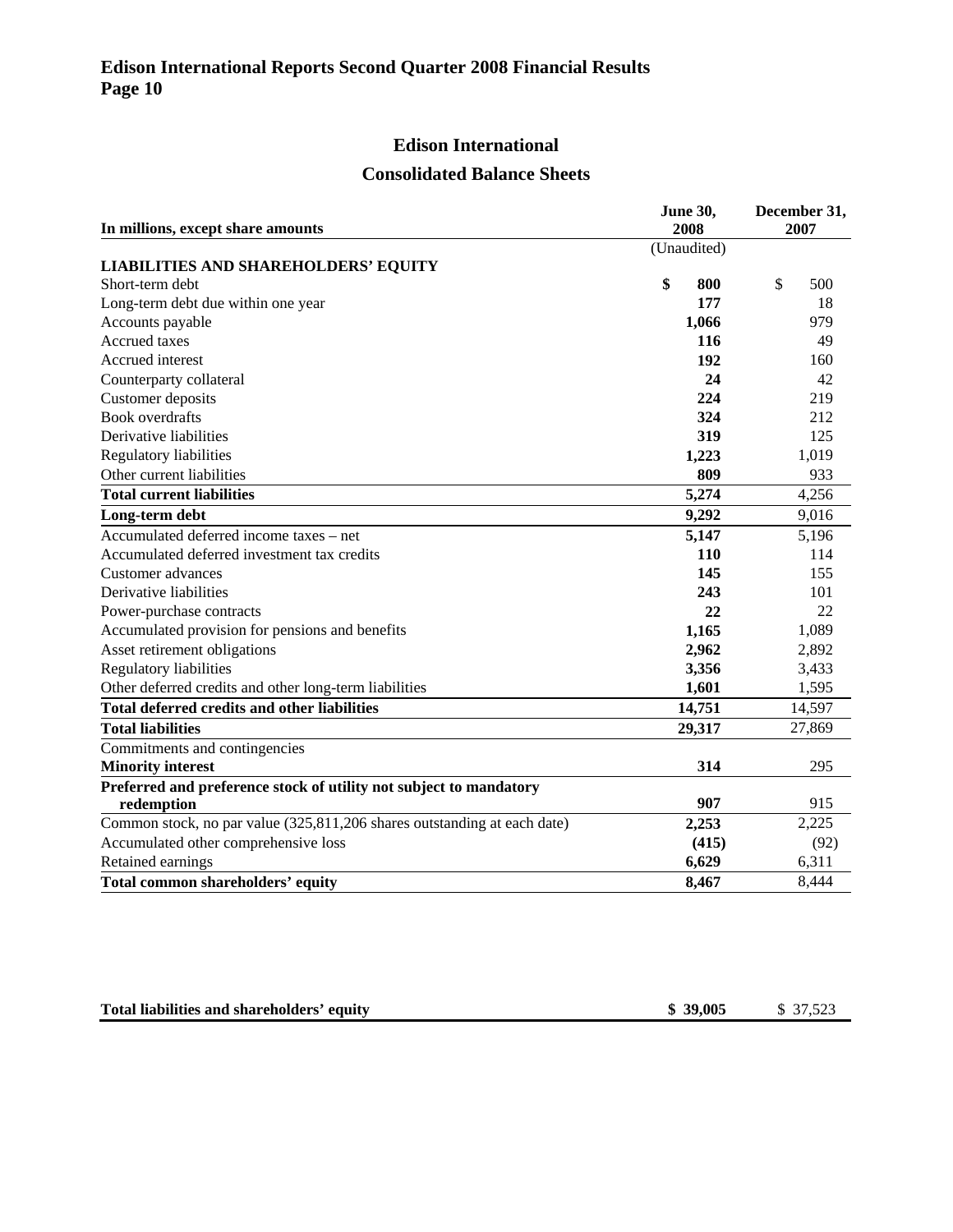#### **Edison International Reports Second Quarter 2008 Financial Results Page 11**

# **Edison International**

# **Consolidated Statements of Cash Flows**

| <b>June 30,</b>                                                        |           |
|------------------------------------------------------------------------|-----------|
| In millions<br>2008                                                    | 2007      |
| (Unaudited)                                                            |           |
| Cash flows from operating activities:                                  |           |
| 559<br>Net income<br>\$                                                | \$<br>426 |
| Less: Income (loss) from discontinued operations<br>(6)                | 5         |
| Income from continuing operations<br>565                               | 421       |
| Adjustments to reconcile to net cash provided by operating activities: |           |
| Depreciation, decommissioning and amortization<br>631                  | 627       |
| 72<br>Realized loss on impairment of nuclear decommissioning trusts    | 23        |
| Other amortization<br>51                                               | 64        |
| Stock-based compensation<br>16                                         | 19        |
| Minority interest<br>30                                                | 65        |
| Deferred income taxes and investment tax credits<br>26                 | (193)     |
| Equity in income from partnerships and unconsolidated                  |           |
| (9)<br>subsidiaries                                                    | (37)      |
| Gain on buyout of contract and sale of assets<br>(73)                  | (1)       |
| Income from leveraged leases<br>(27)                                   | (31)      |
| Levelized rent expense<br>(113)                                        | (112)     |
| Loss on early extinguishment of debt                                   | 241       |
| Regulatory assets<br>8                                                 | 245       |
| Regulatory liabilities<br>374                                          | 120       |
| Derivative assets<br>(476)                                             | (140)     |
| Derivative liabilities<br>(221)                                        | (123)     |
| Other assets<br>(52)                                                   | (22)      |
| 51<br>Other liabilities                                                | 236       |
| Margin and collateral deposits - net of collateral received<br>(83)    | (29)      |
| Receivables and accrued unbilled revenue<br>(237)                      | (189)     |
| Inventory and other current assets<br>(36)                             | (49)      |
| <b>Book</b> overdrafts<br>112                                          | 65        |
| Accrued interest and taxes<br>99                                       | 205       |
| Accounts payable and other current liabilities<br>(2)                  | (119)     |
| Distributions and dividends from unconsolidated entities<br>8          | 21        |
| Operating cash flows from discontinued operations<br>(6)               | 5         |
| Net cash provided by operating activities<br>708                       | 1,312     |
| <b>Cash flows from financing activities:</b>                           |           |
| 784<br>Long-term debt issued                                           | 2,905     |
| Premium paid on extinguishment of debt and long-term debt issuance     |           |
| (10)<br>costs                                                          | (240)     |
| Long-term debt repaid<br>(134)                                         | (2,965)   |
| Bonds repurchased<br>(212)                                             |           |
| Redemption of preference stock, net<br>(7)                             |           |
| Rate reduction notes repaid                                            | (116)     |
| Short-term debt financing – net<br>300                                 | 175       |
| Shares purchased for stock-based compensation<br>(51)                  | (183)     |
| Proceeds from stock option exercises<br>20                             | 72        |
| Excess tax benefits related to stock-based awards<br>11                | 35        |
| Dividends to minority shareholders<br>(33)                             | (32)      |
| Dividends paid<br>(199)                                                | (189)     |
| \$<br>Net cash provided (used) by financing activities<br>469          | \$ (538)  |